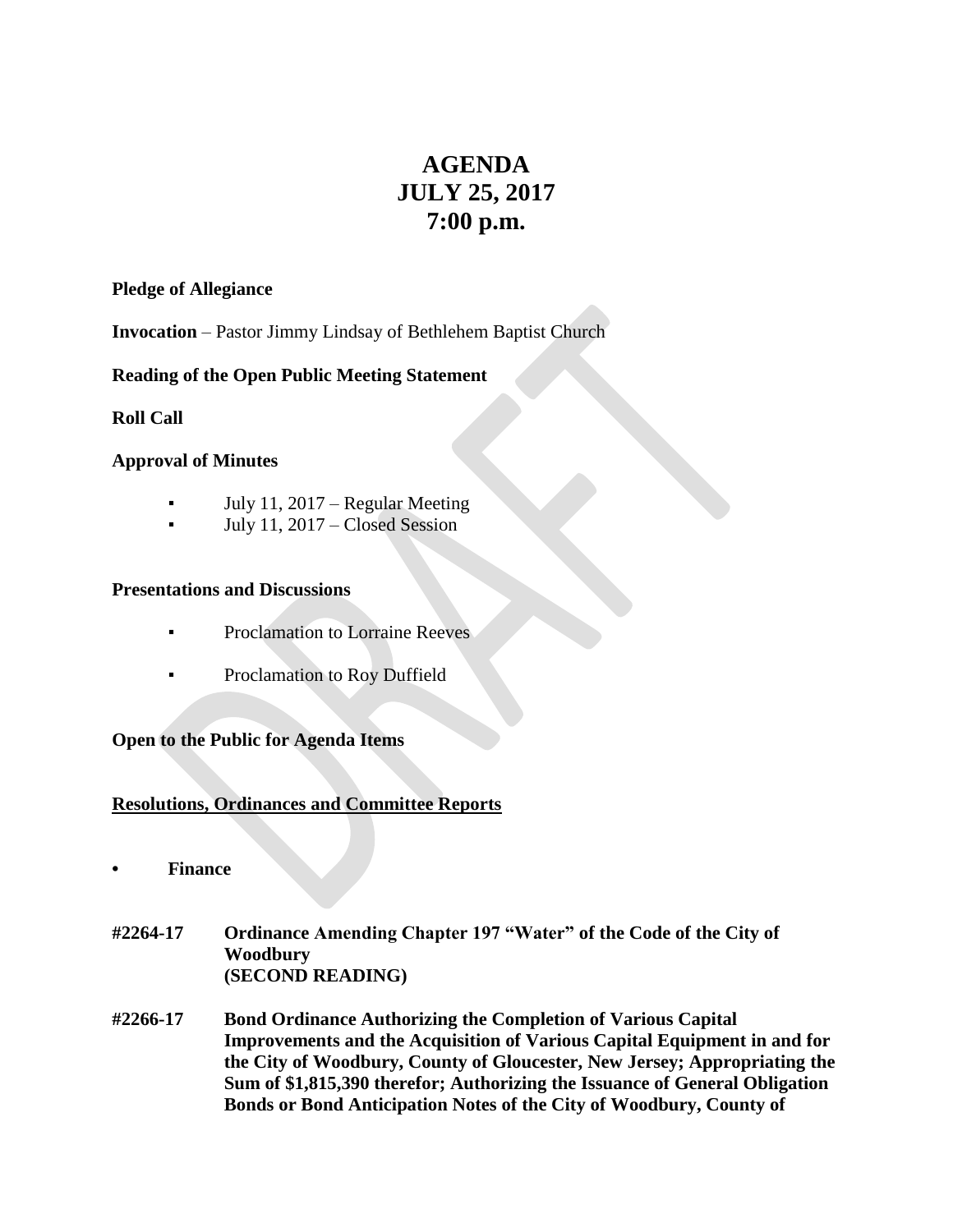**Gloucester, New Jersey in the Aggregate Principal Amount of up to \$1,092,500; Making Certain Determinations and Covenants; and Authorizing Certain Related Actions in Connection with the Foregoing (FIRST READING)**

- **#2267-17 Bond Ordinance Authorizing Various Water and Sewer Utility Improvements in the City of Woodbury, County of Gloucester, New Jersey; Appropriating the Sum of \$575,000 therefor; Authorizing the Issuance of General Obligation Bonds or Bond Anticipation Notes of the City of Woodbury, County of Gloucester, New Jersey in the Aggregate Principal Amount of up to \$575,000; Making Certain Determinations and Covenants; and Authorizing Certain Related Actions in Connection with the Foregoing (FIRST READING)**
- **#17-123 Resolution to Cancel Balances on Water/Sewer Accounts that the City of Woodbury Owns by way of Foreclosure**
- **#17-124 Resolution to Extend Grace Period on Third Quarter 2017 (August) as per N.J.S.A. 54:4-67**
- **#17-125 Resolution Reimbursing Water/Sewer Payment Account # 30390-0 250 Delaware Street \$173.25**

Motion for Approval to Pay the Listed Vouchers

- **• Economic Development**
- **#2268-17 An Ordinance of the City of Woodbury Authorizing the Acquisition of Real Property known as 115 South Broad Street, Block 75, Lot 15 (Fitness Center) (FIRST READING)**
- **• Property Maintenance**
- **#17-126 Resolution of the City of Woodbury Imposing Lien(s) for Property Maintenance Pursuant To Municipality Code §162-4**